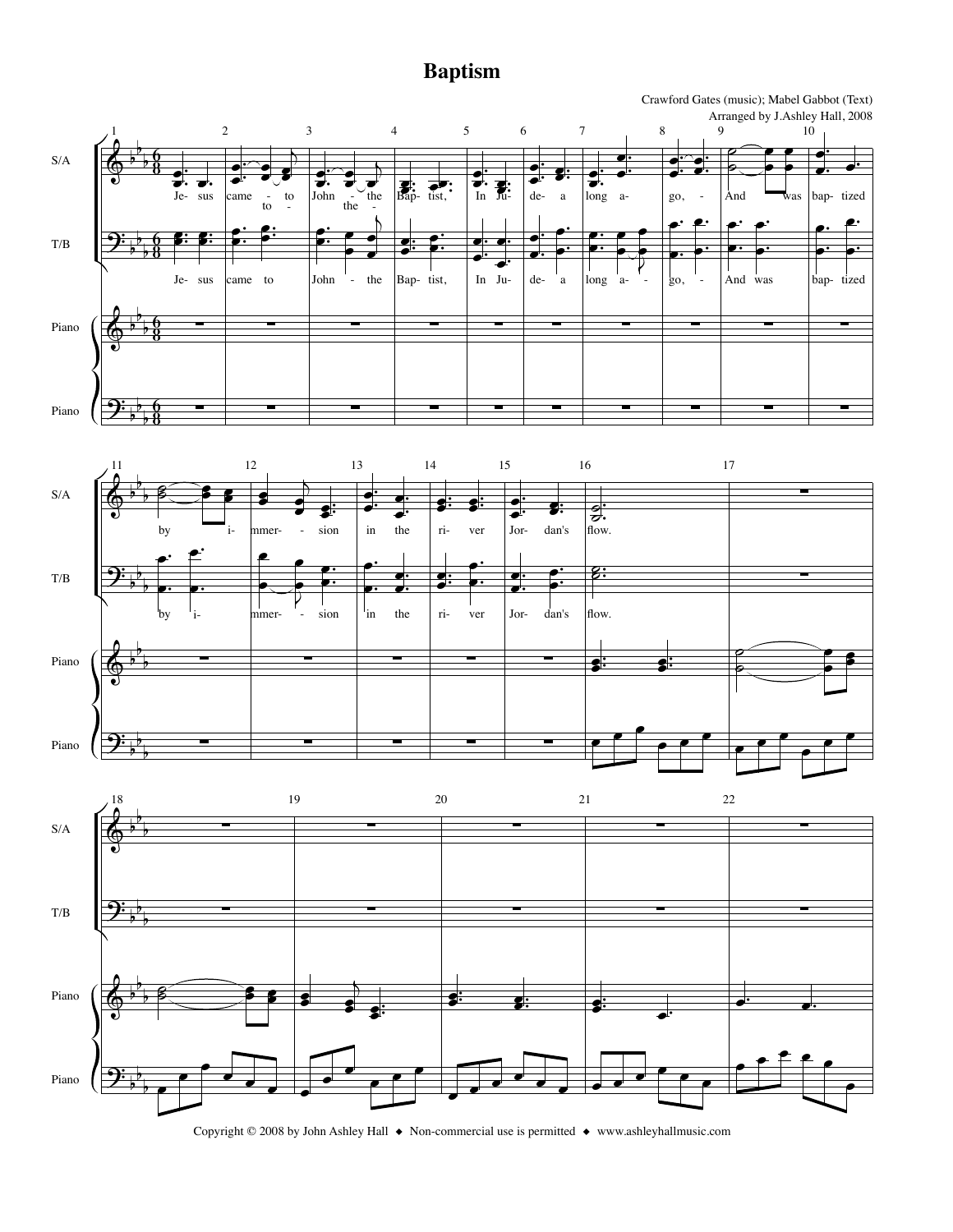

Copyright © 2008 by John Ashley Hall  $\bullet$  Non-commercial use is permitted  $\bullet$  www.ashleyhallmusic.com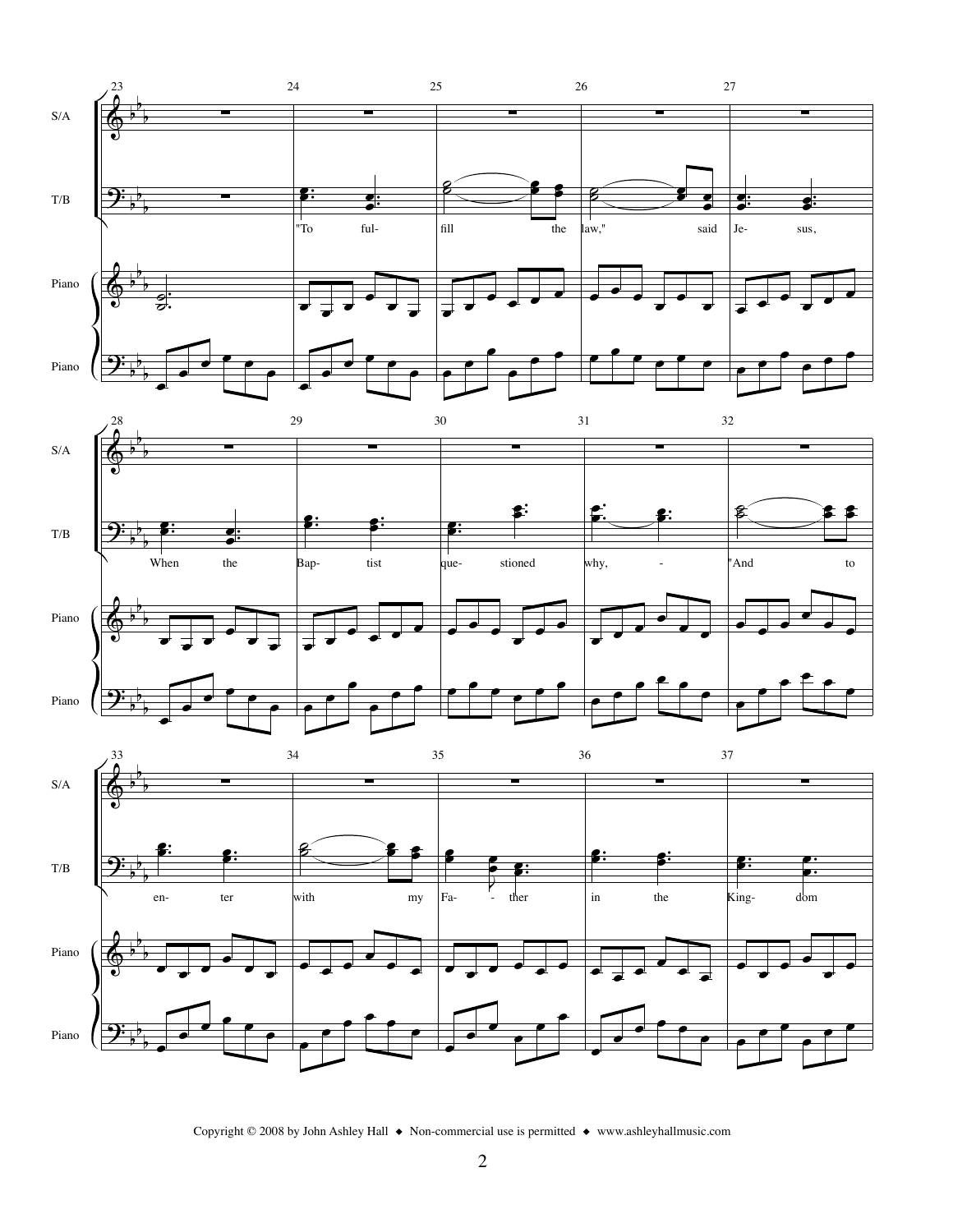

Copyright © 2008 by John Ashley Hall  $\bullet$  Non-commercial use is permitted  $\bullet$  www.ashleyhallmusic.com